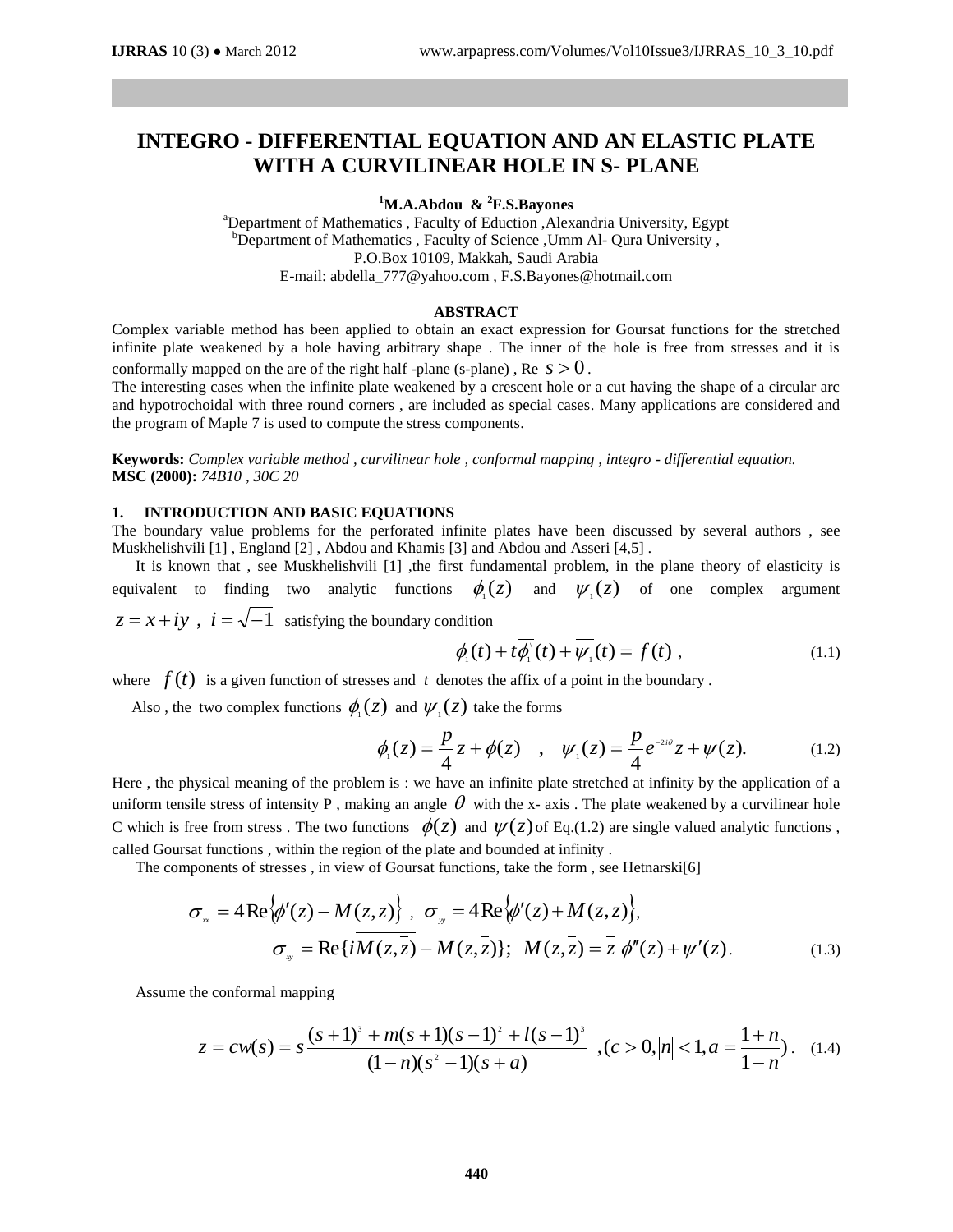where *m, n, l* are real parameters subject to the condition  $w(\infty)$  is bounded and  $w'(s)$  does not vanish within the right half - plane  $\text{Re } s \ge 0$ . The conformal mapping (1.4) conforms the inner of the curvilinear hole on the domain of the right half - plane  $\text{Re } s \geq 0$ .

In the present paper , the complex variable method and the conformal mapping (1.4) are used to obtain exact and closed expression for the two Goursat functions of Eq.(1.1) and (1.2), in the form of integro - differential equation , for the stretched infinite plate weakened by an arbitrary curvilinear hole which the edge is free from stresses .

 The interesting cases of an infinite plate weakened by an elliptic hole , a crescent - like hole or a cut having the shape of a circular arc , and the hypotrochoidal hole with three rounded are considered here .Also , components of stress , in each case, are determined and computed using Maple 7 .

### **2. METHOD OF SOLUTION**

 The expression  $(i\tau)$  $(i\tau)$ τ τ *w i*  $w(i)$  $\frac{\overline{c}}{\overline{c}}$  can be assumed in the form

$$
\frac{w(i\tau)}{w'(i\tau)} = \overline{\alpha(i\tau)} + \beta(i\tau) ,
$$
\n(2.1)

where

*n n a*  $a + s$ *h s*  $\overline{a}$  $\ddot{}$  $=$  $\ddot{}$  $=$ 1 1  $\alpha(s) = \frac{n}{s} \ , \ a = \frac{1+n}{s} \ , \tag{2.2}$ 

$$
h=4a^2n(n^3+nm+1)J_0^{-1} \text{ and } J_0=ln^2-2l n^3-mn-2n^2+1,
$$

while

$$
\beta(s) = \frac{1}{s - a} \left[ \frac{H(s)}{E(s)} + K \right],
$$
\n(2.3)

 $H(s) = (1 - n)(s + a)^{2}(s^{2} - 1)[l (s + 1)^{3} + m(s - 1)(s + 1)^{2} + (s - 1)^{3}],$ and

$$
E(s) = 2[-(s+1)^{4} + 2n(s+1)^{3}(s-1) + m(s+1)^{2}(s-1)^{2} + 2l(s-1)^{3}(s+1) - nl(s-1)^{4}].
$$
  
The function  $\beta(s)$  is regular within the right half - plane except at infinity.

In view of  $(2.1)$ , the boundary condition  $(1.1)$  takes the form

$$
\phi(i\,\tau) = \alpha(i\,\tau)\overline{\phi'(i\,\tau)} + \overline{\Psi_*(i\,\tau)} = f(i\,\tau), \ \phi(s) = \phi(w(s)), \tag{2.4}
$$

where

$$
f(i\tau) = -\frac{p}{2} \Big[ w(i\tau) - e^{2i\theta} \overline{w(i\tau)} \Big],
$$
 (2.5)

and

$$
\Psi_{*}(s) = \psi(w(s)) + \beta(s)\phi'(s).
$$
 (2.6)

Here, we assume that  $\phi(\infty) = \Psi(\infty) = 0$ .

Multiplying both sides of (2.4) by  $\frac{ }{2\pi (s-i\tau)}$  $\tau$ *s i d*  $\frac{t}{-i\tau}$ , and integrating with respect to  $\tau$  from  $-\infty$  to  $\infty$ , we

have

$$
\phi(s) + \frac{1}{2\pi} \int_{-\infty}^{\infty} \frac{\alpha(\tau)\overline{\phi'(\tau)}}{(s - i\tau)} d\tau = F(s), \qquad (2.7)
$$

where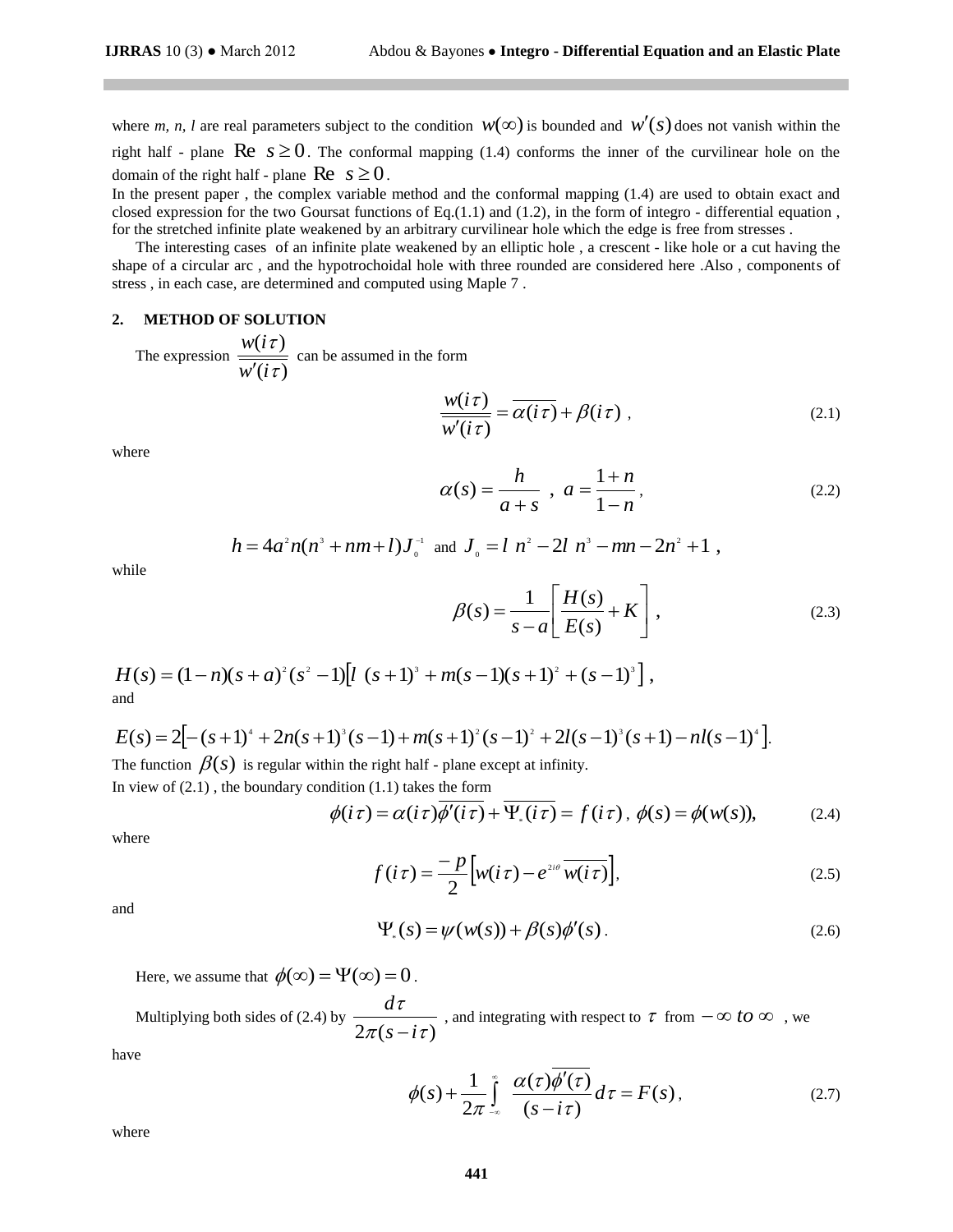$$
F(s) = \frac{1}{2\pi} \int_{-\infty}^{\infty} \frac{f(\tau)}{(s - i\tau)} d\tau
$$
 (2.8)

The formula (2.7) represents an integro - differential equation with Cauchy kernel. The free term *F(s)* , after using (2.5) in (2.8) , takes the form

$$
F(s) = P\left[\frac{-2l}{(1-n)^3(1+s)(s+a)} + \frac{m+l}{(1-n)^2(s+a)} + \frac{(2-n)l}{(1-n)^2(1+s)} - \frac{e^{2i\theta}}{1+s}\right]. \tag{2.9}
$$

To obtain the general solution of  $Eq.(2.7)$ , we assume

$$
\frac{1}{2\pi} \int_{-\infty}^{\infty} \frac{\alpha(\tau)\overline{\phi'(\tau)}}{(s-i\tau)} d\tau = \frac{chpb}{s+a} ,
$$
 (2.10)

where *b* is a complex constant to be determined.

Using (2.10) in (2.7), then differentiating  $\phi(s)$  and inserting the result of  $\phi'$  in (2.10) again, the complex constant *b* takes the form

$$
b = (1+n)^2 \left( \frac{\cos 2\theta}{4a^2 h} - i \frac{\sin 2\theta}{4a^2 h} \right) + \frac{n l (n^2 - 2) - (m + n^2)}{(1-n)^2 (4a^2 - h)}, (i = \sqrt{-1}).
$$
 (2.11)

Substituting from (2.11) into (2.10), then using the result in (2.7), the function  $\phi(s)$  is completely determined in the form

$$
\phi(s) = \frac{cp}{(1-n)^2} \left[ \frac{J_1 + iJ_2 - 2l(1-n)^{-1}(1+s)^{-1}}{(s+a)} + \frac{(2-n)l}{1+s} - \frac{(1-n)^2 e^{2i\theta}}{1-n} \right], \tag{2.12}
$$

where

$$
J_{\perp} = \frac{(m+n^2)J_{\circ} - n(n^3 + nm + l)[(1-n^2)^2 \cos 2\theta + nl(n^2 - 2)]}{(J_{\circ} - n^4 - mn^2 - nl)},
$$
  

$$
J_{\perp} = \frac{n(n^3 + nm + l)(1-n^2)^2 \sin 2\theta}{J_{\circ} - n^4 - mn^2 - nl},
$$
 (2.13)

and  $J_{0}$  is given by the third formula of Eq.(2.2).

Hence, the integro - differential equation (2.7) is completely solved by the first function of Goursat  $\phi(s)$  of Eq.(2.12). To obtain the second Goursat function  $\psi(s)$ , we use the boundary condition to obtain

brmulla (2.7) represents an integer of - differential equation with Cauchy kcmel. The free term *F*(*s*), after using  
\n(2.8), takes the form  
\n
$$
F(s) = P\left[\frac{-2l}{(1-n)^2(1+s)(s+a)} + \frac{m+l}{(1-n)^2(s+a)} + \frac{(2-n)l}{(1-n)^2(1+s)} - \frac{e^{3w}}{1+s}\right].
$$
\n(2.9)  
\nobtain the general solution of Eq.(2.7), we assume  
\n
$$
\frac{1}{2\pi} \int_{-\pi}^{\pi} \frac{\alpha(\tau)\overline{\phi'(\tau)}}{s(s-i\tau)} d\tau = \frac{chpb}{s+a},
$$
\n(2.10)  
\n(b) is a complex constant to be determined.  
\n(2.10) in (2.7), then differentiating  $\phi(s)$  and inserting the result of  $\overline{\phi'}$  in (2.10) again, the complex constant  
\n
$$
b = (1+n)^2 \left(\frac{\cos 2\theta}{4a^2h} - i \frac{\sin 2\theta}{4a^2h}\right) + \frac{nI(n^2-2)-(m+n^2)}{(1-n)^2(4a^2-h)}, (i = \sqrt{-1}).
$$
\n(2.11)  
\nPutting from (2.11) into (2.10), then using the result in (2.7), the function  $\phi(s)$  is completely determined in  
\n
$$
\phi(s) = \frac{cp}{(1-n)^2} \left[\frac{I_1 + iJ_2 - 2I(1-n)^2(1+s)^{-1}}{(s+a)} + \frac{(2-n)I_2}{1+s} - \frac{(1-n)^2e^{2m}}{1-n}\right].
$$
\n(2.12)  
\n
$$
J_1 = \frac{(m+n^2)J_0 - n(n^2 + nm + I)[(1-n^2)^2 \cos 2\theta + nI(n^2-2)]}{J_0 - n^2 - nm^2 - nI},
$$
\n
$$
J_2 = \frac{n(n^2 + nm + I)[(1-n^2)^2 \sin 2\theta}{J_0 - n^2 - nm^2 - nI},
$$
\n(2.13)  
\n
$$
J_3 = \frac{n(n^2 + nm + I)[(1-n^2)^2 \sin 2\theta}{J_0 - n^2 - nm^2 - nI},
$$
\n(2.15)  
\n
$$
J_4 = \frac{(n+1)e^{2w
$$

where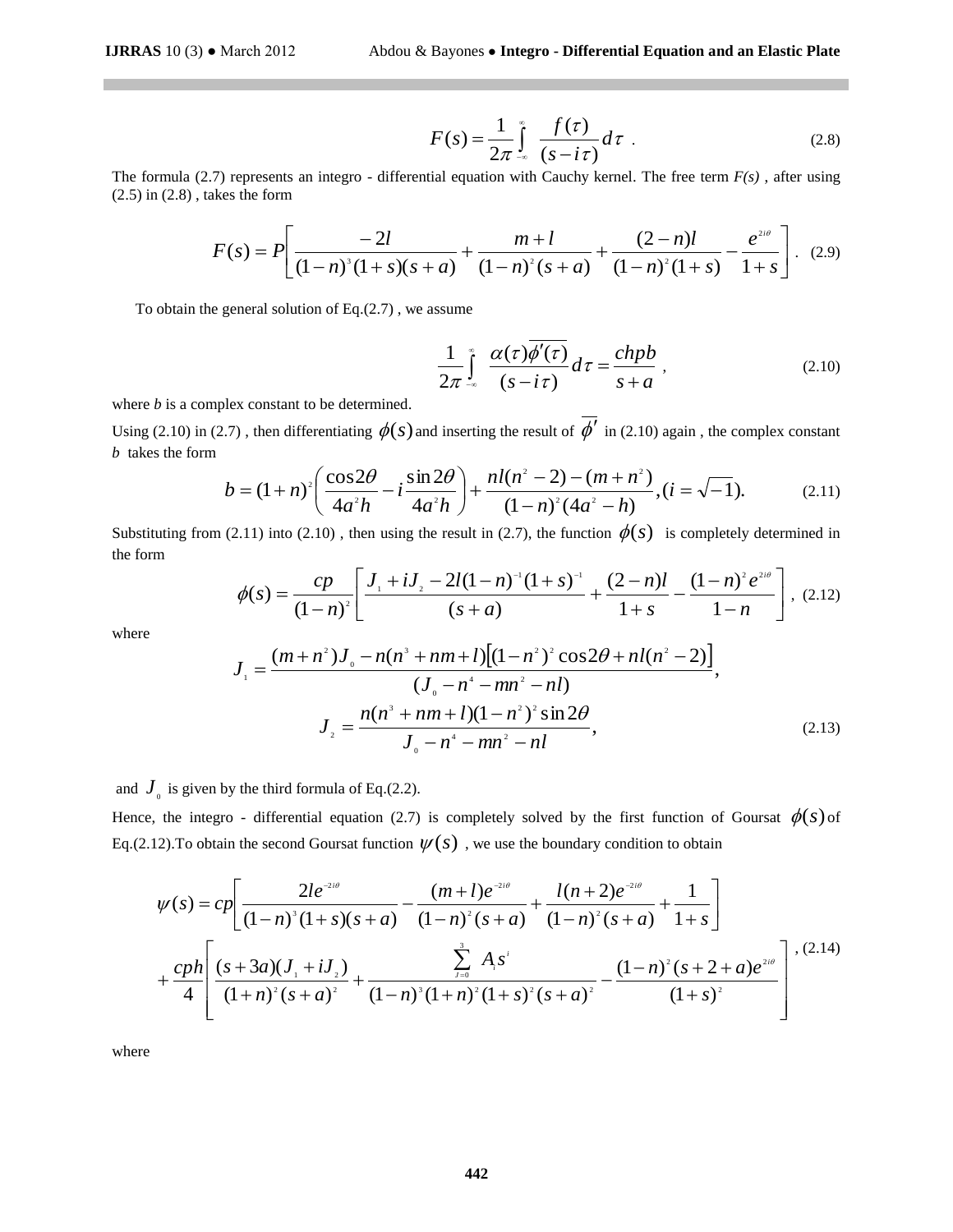$$
A_0 = n^6 - n^5 - 7n^4 - n^3 + 14n^2 + 2n - 8,
$$
  
\n
$$
A_1 = n^6 + 7n^5 + 3n^4 - 21n^3 + 2n^2 + 18n - 8,
$$
  
\n
$$
A_2 = -n^6 - 3n^5 + 11n^4 + n^3 - 18n^2 + 10n,
$$
  
\nand  
\n
$$
A_3 = n^6 - 3n^5 + n^4 + 5n^3 - 6n^2 + 2n.
$$
\n(2.15)

## **3. SPECIAL CASES**

Now, we are in a position to consider several interesting special cases (i) For  $l=0$ , we have the mapping function

$$
z = c \frac{(1+s)^2 + m(s-1)^2}{s^2 - 1 - n(s-1)^2}, \quad c > 0, \ |n| < 1,
$$
 (3.1)

the corresponding formulas of  $\phi(s)$  and  $\psi(s)$  become

$$
\phi(s) = \frac{cp}{(1-n)^2} \left( \frac{(m+n^2)J_s}{s+a} + \frac{(1-n)^2 e^{2i\theta}}{1+s} \right),\tag{3.2}
$$

and

$$
\psi(s) = \frac{cp}{1+s} \left( \frac{m+n_2 e^{2i\theta}}{(1-n)^2 (s+a)} \right) + cpk \left( \frac{m+n^2}{4(1-n)^2 (s+a)^2} - \frac{(s+a+2)e^{2i\theta}}{(1+a)(s+1)^2} \right), \quad (3.3)
$$

where

$$
J_{s} = \frac{(m+2)n^{2} - 1 + n^{2}(n^{2} - 1)^{2}\cos 2\theta}{n^{4} - 1 + n^{2}(1 + m)} + in^{2}\sin 2\theta, \ \ k = \frac{4n^{2}a^{2}(m+n^{2})}{1 - (m-2)n^{2}}.
$$
 (3.4)

Also, when  $s = \frac{5}{3} + 1/2 = 0$ , 1  $\frac{1}{i}$ ,  $l =$  $\overline{a}$  $\ddot{}$  $s = \frac{5}{7}$ , *l*  $\zeta$  $\frac{\zeta+1}{\zeta}$ ,  $l = 0$ , we have the mapping function

$$
z = c \frac{\zeta + m\zeta^{-1}}{1 - n\zeta^{-1}} \; , \; (c > 0, |n| < 1) \; . \tag{3.5}
$$

The mapping function (3.5) maps the curvilinear hole C in z- plane onto the domain of outside unit circle  $\gamma$  in  $\zeta$  - plane, under the condition that  $w'(\zeta)$  does not vanish or become infinite outside the unit circle  $\gamma$ . The following graphs clear up the shape of the rational mapping of Eq. $(3.5)$ , see Figs $(1-6)$ 

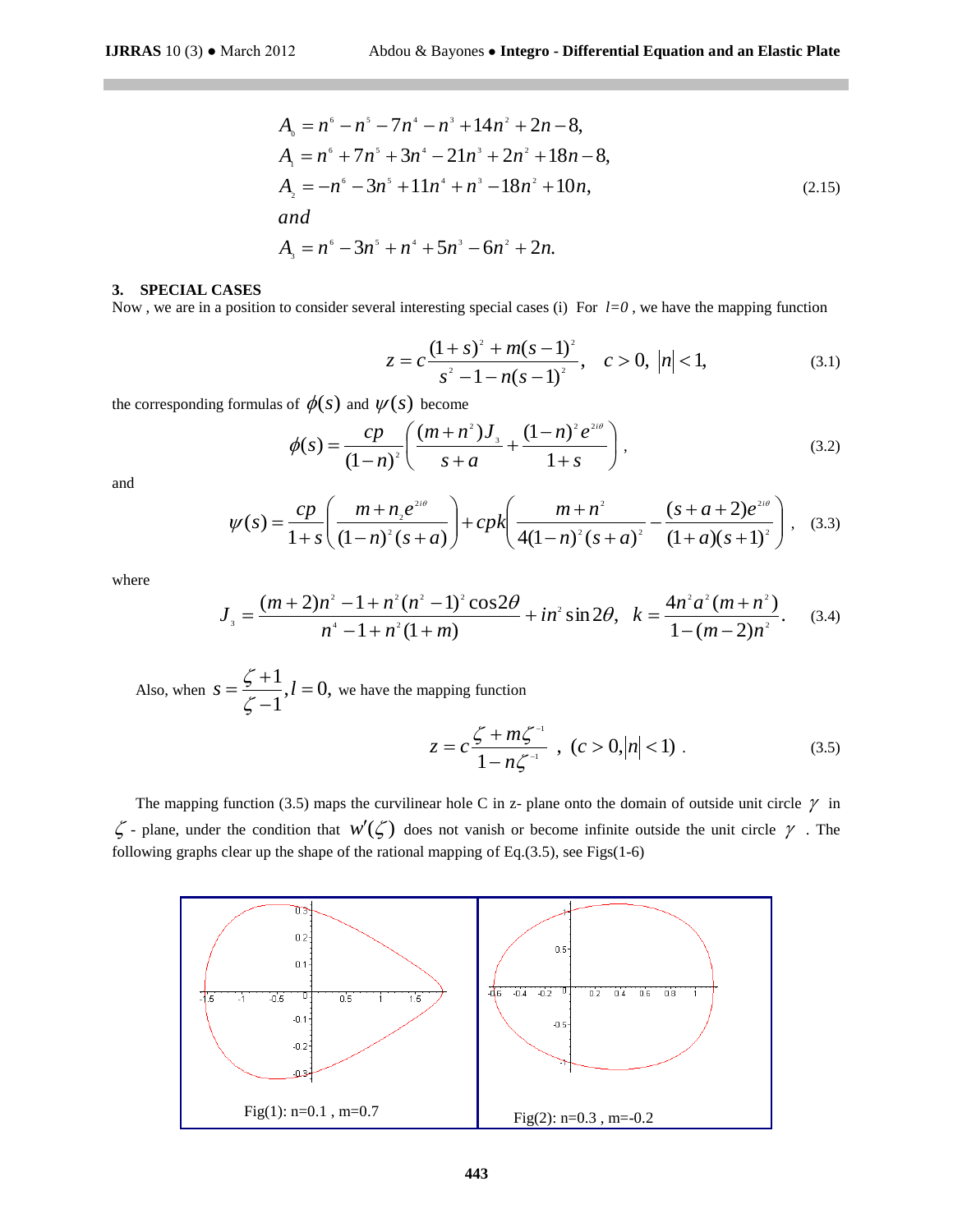

The corresponding Goursat functions in  $\zeta$  - plane after excluding the constant term, in this case, become

$$
\phi(\zeta) = \frac{cp}{2} \bigg[ e^{2i\theta} \zeta^{-1} + (m+n^2)(\frac{1}{2} - J_3)(\zeta - n)^{-1} \bigg],
$$
\n(3.6)

and

$$
\psi(\zeta) = \frac{-cp}{4} + \frac{cphn^2\zeta}{2(1-n\zeta)} \left[ e^{2i\theta} + (m+n^2)(\frac{1}{2} - J_3)(1-n^2)^{-2} \right] + c\frac{w(\zeta^{-1})}{w'(\zeta)} p \left[ e^{2i\theta}\zeta^{-2} + (m+n^2)(\frac{1}{2} - J_3)(\zeta - n)^{-2} - \frac{1}{2} \right],
$$
\n(3.7)

where  $J<sub>3</sub>$  is given by (3.4) and

$$
h = \frac{(m+n^2)(1-n^2)^2}{1-(m+2)n^2}.
$$
\n(3.8)

As an application for the conformal mapping (3.1) and Goursat functions we assume n=0.25, m=9,c=2,p=0.25,  $0 \le \theta \le 2\pi$ , the stress components,  $\sigma_{\alpha}$ ,  $\sigma_{\gamma}$  and  $\sigma_{\gamma}$ , in this case, are calculated by computer and illustrated in Fig.7;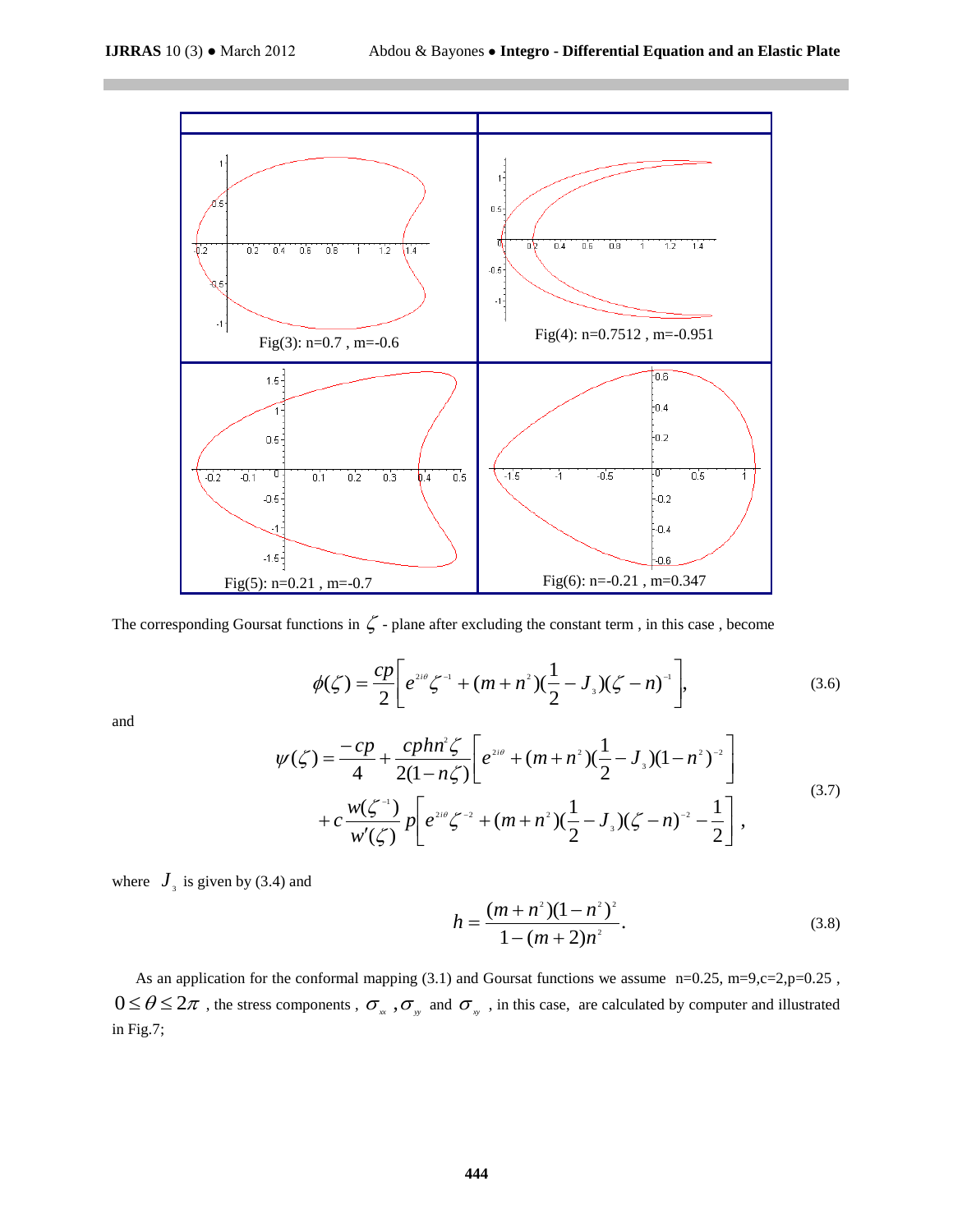

The results of (3.6) , (3.7) agree with Abdou and Khar- Eldin [7].

(ii) For  $m=l=0$ , we have the mapping function

$$
z = c \frac{(1+s)^2}{(1+s)\{(s-1) - n(s+1)\}}
$$
(3.9)

Here, the inner edge of the infinite plate is the inverse of an elliptic limacon

. In this case , the Goursat functions (2.12)and (2.14) become

$$
\phi(s) = \frac{cp}{(1-n)^2} \left[ \frac{J_+ + in^2 \sin 2\theta}{(s+a)} - \frac{(1-n)^2 e^{2i\theta}}{s+1} \right], \ a = \frac{1+n}{1-n}, \tag{3.10}
$$

$$
\psi(s) = \frac{cpk_1}{4} \left[ (s+3a) \frac{J_4 + in^2 \sin 2\theta}{(1+n)^2 (s+a)^2} - \frac{(1-n)^2 (s+2+a)e^{2i\theta}}{(1+s)^2} \right] + cp \left[ -\frac{n^2 e^{-2i\theta}}{(1-n)^2 (s+a)} + \frac{1}{1+s} \right],
$$
\n(3.11)

where

$$
J_4 = \frac{n^2(1-2n^2) - n^4(1-n^2)^2 \cos 2\theta}{(1-2n^2-n^4)}, \ k_1 = \frac{4a^2n^2}{1-2n^2}.
$$

Also, when  $s = \frac{5+1}{3}$ , 1 1  $\overline{a}$  $\ddot{}$  $=$  $\zeta$  $s = \frac{\zeta + 1}{\zeta - 1}$ , we have the transformation mapping function

$$
z = c \frac{\zeta}{1 - n\zeta^{-1}}\tag{3.12}
$$

The following graphs clear up the shape of the rational mapping on the domain outside a unit circle  $\gamma$  in Eq.(3.12) , see Figs(8-9)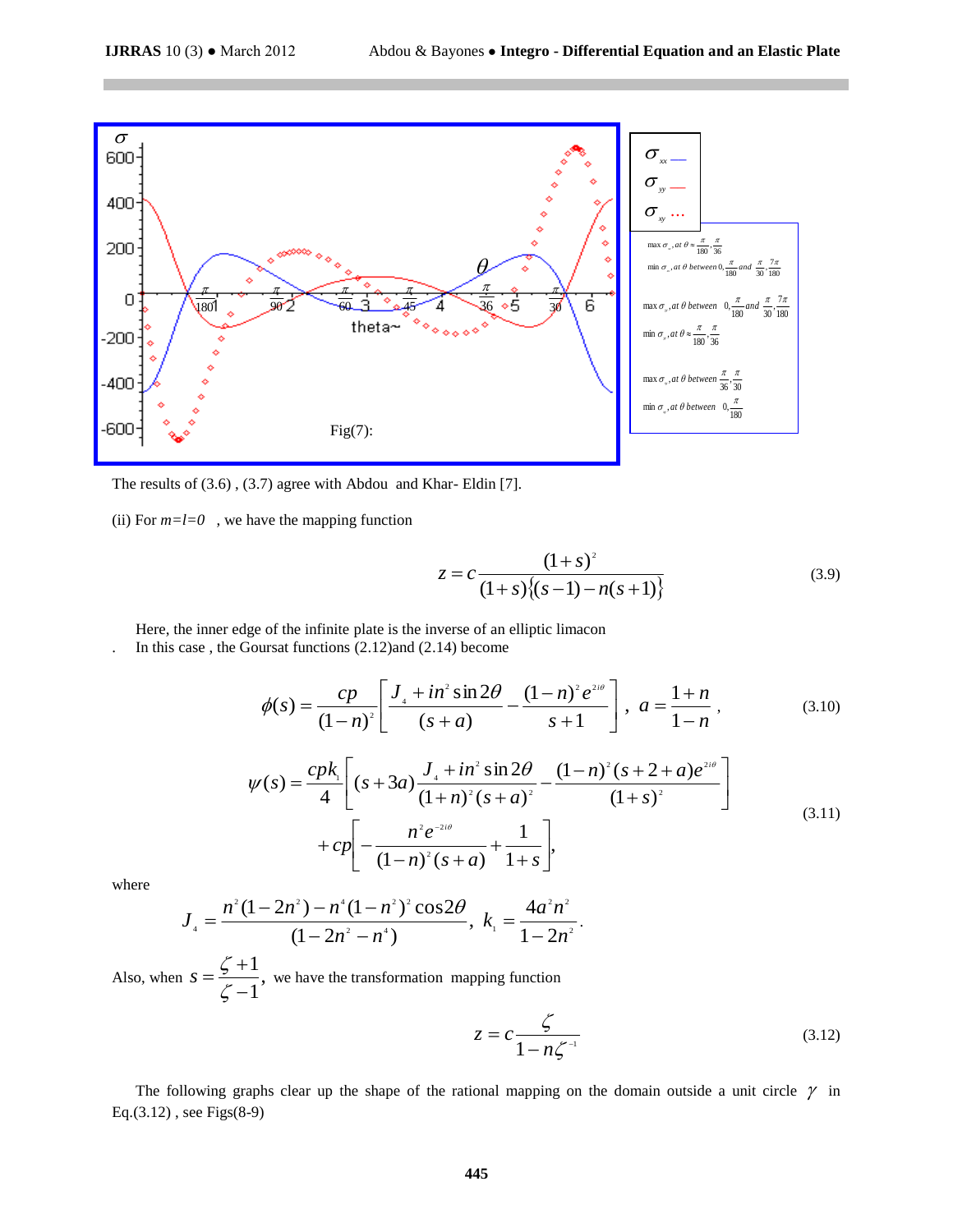

The corresponding complex functions of equations (2.12) and (2.14), after using (3.12) and excluding the constant term ,become

$$
\phi(\zeta) = \frac{cpe^{2i\theta}}{2\zeta} + \frac{cph_1}{4(n-\zeta)} \left[ 1 + \frac{\upsilon}{1-\upsilon} - \frac{2n^2\cos 2\theta}{1+\upsilon} + \frac{2in^2}{1+\upsilon} \sin 2\theta \right],\tag{3.13}
$$

$$
\psi(\zeta) = -\frac{cp}{4} - \frac{w(\zeta^{-1})}{w'(\zeta)} \phi_{*}(\zeta) + \frac{\zeta}{1 - n\zeta} (h_{+} \phi_{*}(n^{-1})); \tag{3.14}
$$

where

$$
h_1 = \frac{n^2(1-n^2)^2}{1-2n^2}
$$
,  $v = \frac{n^4}{1-2n^2}$  and  $\phi_1(\zeta) = \phi'(\zeta) + \frac{cp}{4}$ .

Also ,when n=0.25,c=2,p=0.25,  $0 \le \theta \le 2\pi$  the stress components  $\sigma_{xx}$ ,  $\sigma_{yy}$  and  $\sigma_{xy}$ , for the Goursat functions, (3.10), (3.11) in s-plane and the corresponding functions (3.13), (3.14) in  $\zeta$  - plane are calculated and illustrated in Figs. 10-11



Fig(10):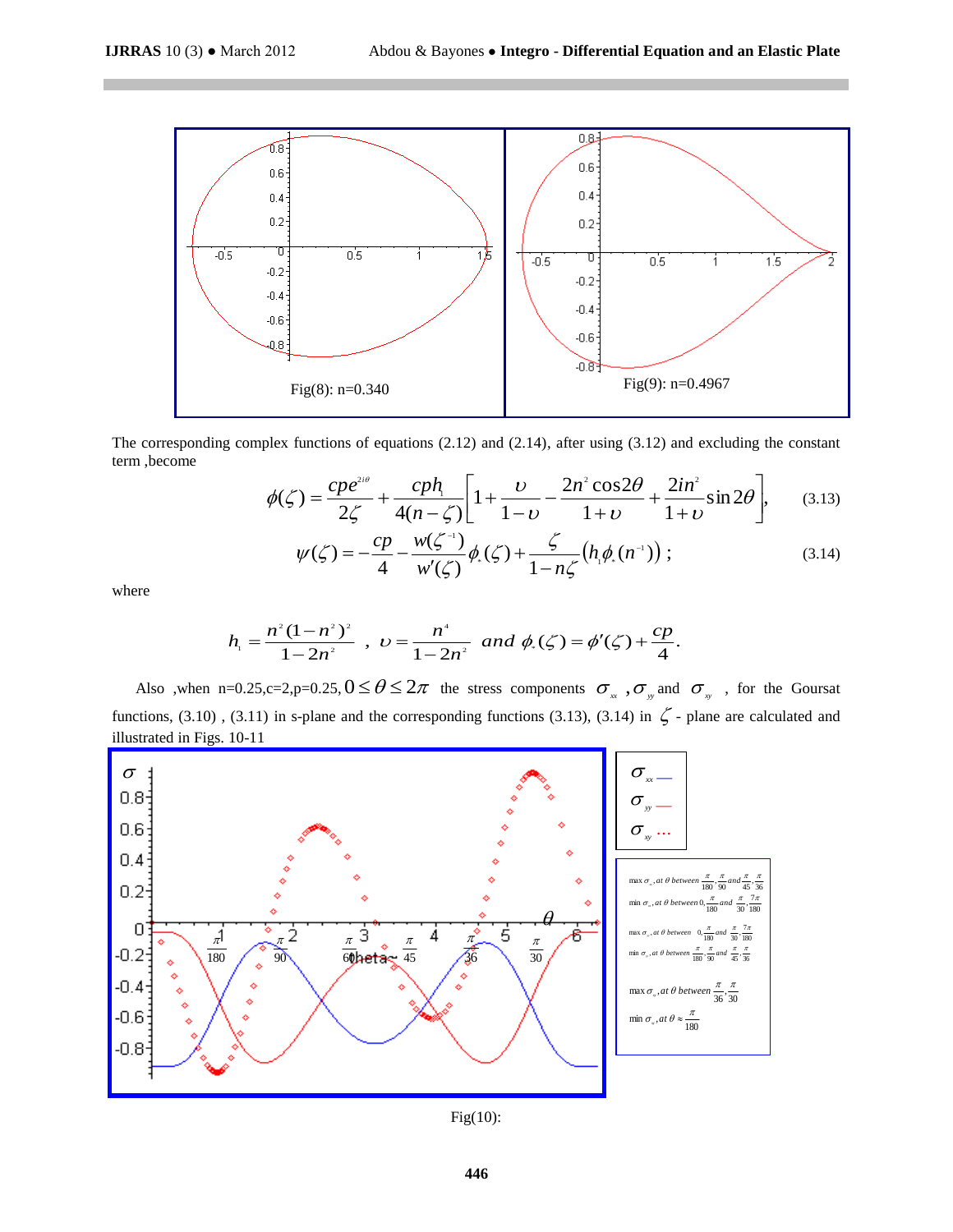

Fig(11):

(iii) For  $n=0$ , we have the transform mapping function

$$
\frac{z}{c} = \frac{s+1}{s-1} + m \left( \frac{s-1}{s+1} \right) + l \left( \frac{s-1}{s+1} \right)^2.
$$
 (3.15)

The mapping (3.15) represents a circle when  $m=l=0$ , an elliptic form when  $l=0$  and a triangle when  $m=0$ . In this case , the Goursat functions become

$$
\phi(s) = \left(\frac{-2l}{(1+s)^2} + \frac{m+2l}{1+s} - \frac{e^{2i\theta}}{1+s}\right),\tag{3.16}
$$

and

$$
\psi(s) = cp \left( \frac{-2le^{-2i\theta}}{(1+s)^2} + \frac{m+2l}{1+s}e^{-2i\theta} - \frac{1}{1+s} \right). \tag{3.17}
$$

Also, when  $s = \frac{5+1}{3}$ , 1 1  $\overline{a}$  $\ddot{}$  $=$  $\zeta$  $s = \frac{\zeta + 1}{\zeta - 1}$ , we have the mapping function  $z = c(\zeta + m\zeta^{-1} + l\zeta^{-1})$ ,

and the two corresponding complex functions , after neglecting the constant term, become

$$
\phi(\zeta) = \left(\frac{cpe^{2i\theta}}{2\zeta} - \frac{clp}{\zeta^2} - \frac{cmp}{4\zeta}\right),\tag{3.18}
$$

$$
\psi(\zeta) = -\frac{cp}{4} - \frac{w(\zeta^{-1})}{w'(\zeta)} \phi_{*}(\zeta) + \frac{cp\zeta}{4} (m + l\zeta).
$$
 (3.19)

Hence , for  $m=9$ ,  $l=0.25$ ,  $c=2$ ,  $p=0.25$ ,  $0 \le \theta \le 2\pi$  the stress components  $\sigma_{\pi}$ ,  $\sigma_{\pi}$  and  $\sigma_{\pi}$  are illustrated in Figs. 12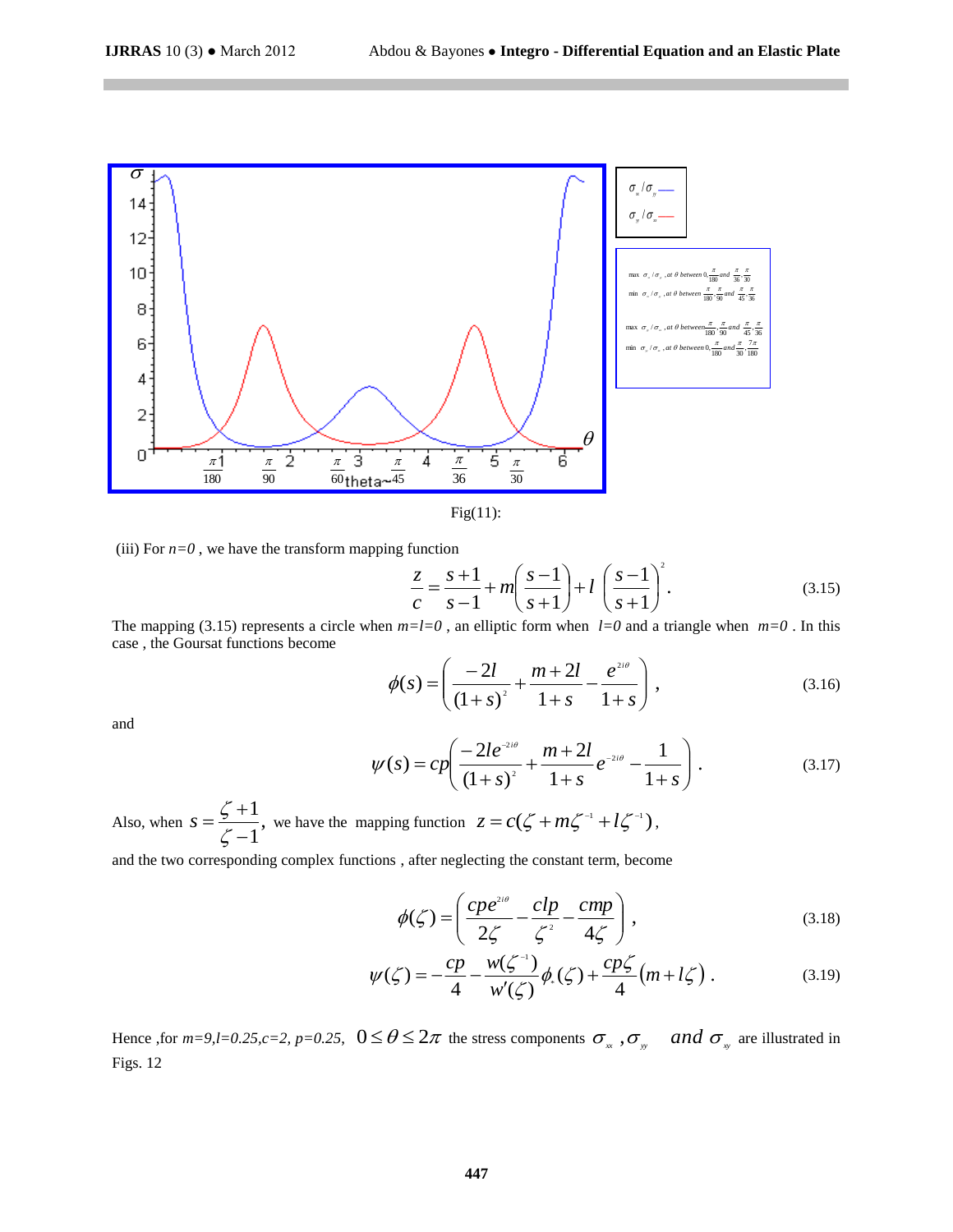

The general agreement between s- plane and  $\zeta$  - plane can be obtain, when 1 1  $\overline{a}$  $\ddot{}$  $=$  $\zeta$  $s = \frac{\zeta + 1}{\zeta}$  in (1.4), whose mapping

function become

$$
z = c \frac{\zeta + m\zeta^{-1} + l\zeta^{-2}}{1 - n\zeta^{-1}} \quad (c > 0, \ |n| < 1). \tag{3.20}
$$

The following graphs clear up the shape of the curvilinear hole by using the rational mapping of Eq(3.20) on the domain outside a unit circle  $\gamma$ , see Figs(13-16)

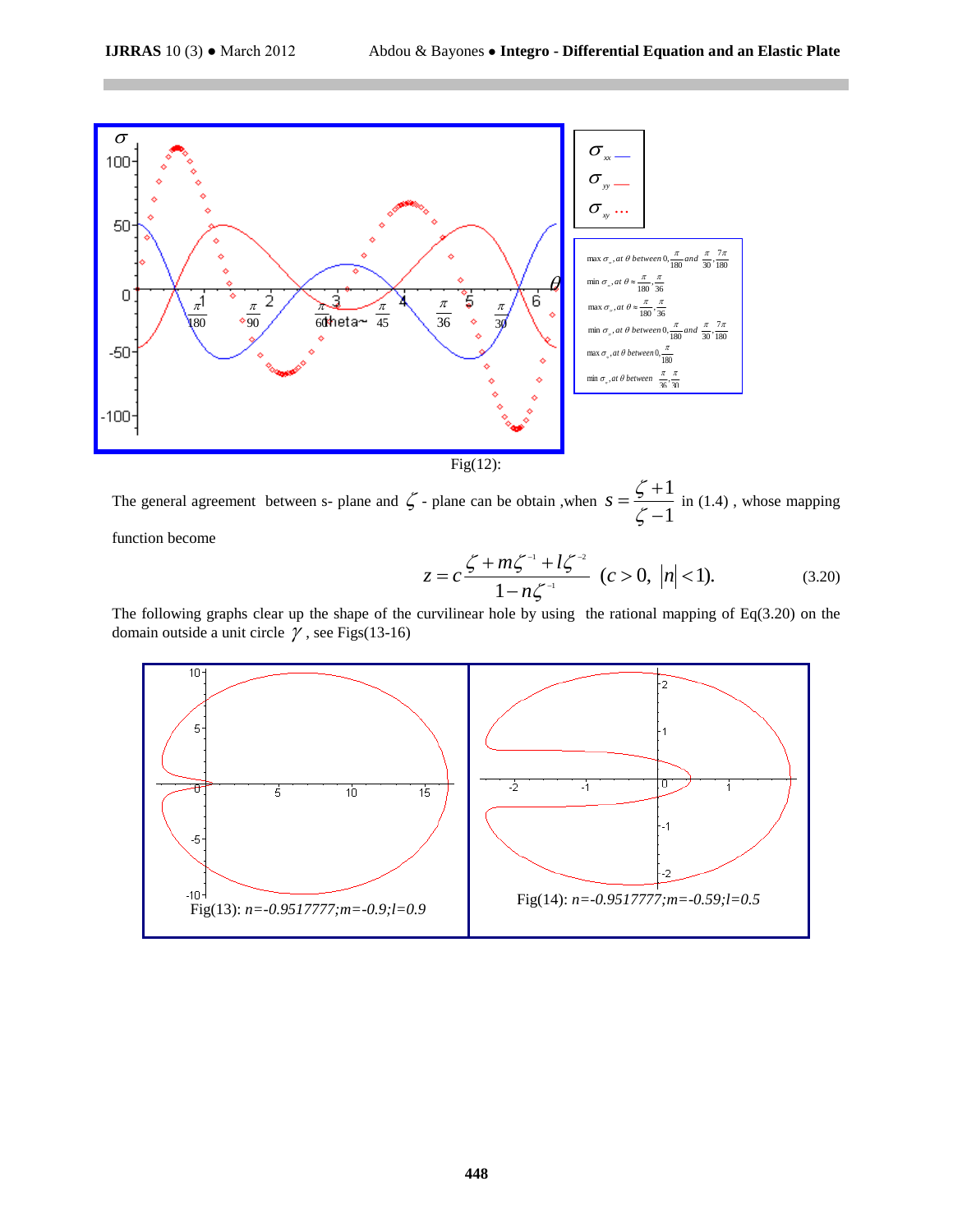

Also, the two complex potential functions  $\phi(z)$  and  $\psi(z)$  become

$$
\begin{aligned}\n\text{Initial functions } \phi(z) \text{ and } \psi(z) \text{ become} \\
\phi(\zeta) &= \frac{cpe^{2i\theta}}{2\zeta} + \frac{cpl}{\zeta(n-\zeta)} + \left[ \frac{h_1}{4} + \frac{h_1 v_1}{4(1-v_1)} - \frac{n(1+nh_1)\cos 2\theta}{2(1-v_1)} \right. \\
&\left. + \frac{in(1+nh_1)}{2(1+v_1)} \sin 2\theta + \frac{nm(2-n^2)v_1}{4(1-v_1)} \right],\n\end{aligned} \tag{3.21}
$$

and

$$
\psi(s) = -\frac{cp}{4} - \frac{w(\zeta^{-1})}{w'(\zeta)} \phi_{*}(\zeta) + \frac{\zeta}{1 - n\zeta} \left( h_{*} \phi_{*}(n^{-1}) + l \ B_{*}(\zeta) \right). \tag{3.22}
$$

where

$$
h_{1} = \frac{(1-n^{2})^{2}(m+n^{2})+l(nm+2l n^{2}+n^{3}-l n^{4})}{(1-2n^{2}+n^{2}m-2n^{3}l+n^{5}l)},
$$
\n(3.23)

$$
B_{\scriptscriptstyle \circ}( \zeta) = \frac{c p \zeta}{4} + n^{-1} \phi'(n^{-1}),
$$

and

$$
U_1 = \frac{n(1 + nh_1)}{(1 - n^2)^2}.
$$
\n(3.24)

The results of Eqs. (3.21) and (3.22) , agree with the work of Abdou [8].

And for  $n=0.25, c=2, p=0.25, m=9, l=0.25, 0 \le \theta \le 2\pi$  the stress components  $\sigma_{xx}$ ,  $\sigma_{yy}$  and  $\sigma_{xy}$  are computing and illustrated in Fig. 17